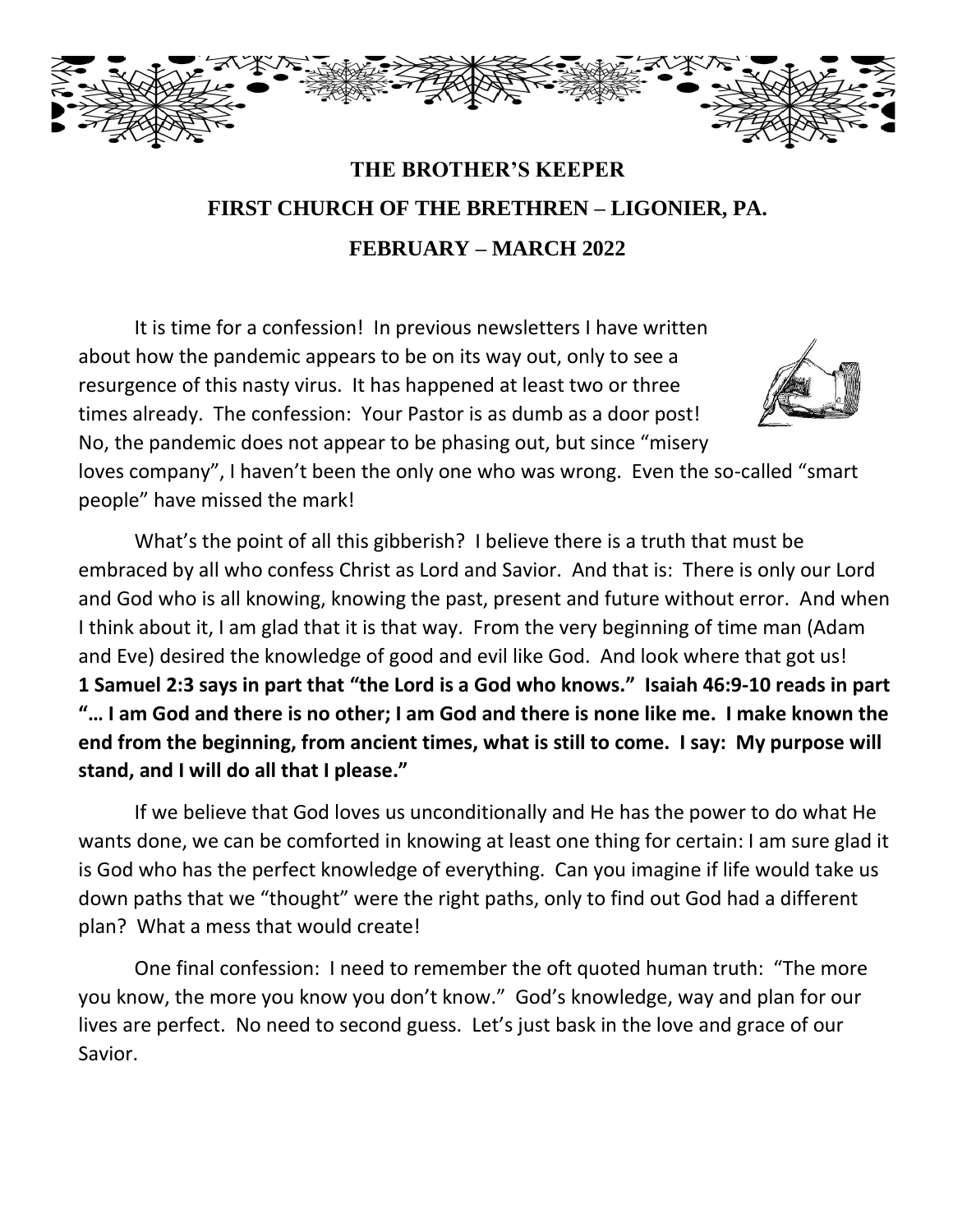

**THANK YOU! THANK YOU! THANK YOU!** These words don't seem like much, but they come from our hearts to all of you for the thoughtful and generous Christmas Gift you gave to us. You are all so special and we love all of you. You work hard for God's Church - you're faithful to the Worship Services, Sunday School

and Church activities; you work in and around the Church, and, we thank you for your commitment. You may not look at the time you spend working at and for the Church as "gifts" but we sure do. You all take your responsibilities so seriously – not for your glory but for God's. It's a true honor and privilege to serve you and Worship with you. Thank You, and God Bless each and all in the New Year and beyond.

Pastor John & Susan



==================================================================[=====](https://en.wikipedia.org/wiki/Heart_symbol)==

**THE COVID HAS AFFECTED MANY FOLKS** in our families and several in our congre[ga](https://en.wikipedia.org/wiki/Heart_symbol)tion. As we look at the news it can seem pretty dismal. Let's continue to keep in prayer our family and friends, our Church, our community, our country, our leadership, and the world as we deal with this pandemic. We've been blessed to be able to gather for Worship, and we thank God for that. Please take good care of yourselves – stay safe and healthy. Here is an excerpt from articles written by Deborah Nayrocker, who is a Christian author, columnist and educator. This emphasis on prayer will keep us keeping on!

#### **FOUR HOPEFUL PRAYERS**

- 1. **Pray for Godly Wisdom and Understanding** Hebrews 4:16 \* Proverbs 1:7 \* Proverbs 4:5-6
- 2. **Pray for the Salvation of Family and Friends** II Peter 3:9 \* Ephesians 3:20
- 3. **Pray for Boldness to Share the Gospel** Acts 1:8 \* Galatians 1:1-6
- 4. **Pray for God's Mercy and Righteousness** II Samuel 23:3 \* I Timothy 2:12



I think Deborah is right on the mark. If every Christian would focus their prayer in these four areas, I can't help but imagine how God would move in our midst. Come on Prayer Warriors - Pray!

#### *"This is the confidence we have in approaching God: That if we ask anything according [to Hi](https://pngimg.com/download/86406)s will, He hears us." John 5:14*

**WE HAVE AN ACTIVE PRAYER CHAIN**.If you have a prayer joy and/or concern, call Pastor John (cell: 610-413-2997 \* home: 814-255-7838) and he will put it on our [church](https://creativecommons.org/licenses/by-nc/3.0/) prayer chain*.* There will be loads of people lifting prayers to God …and, prayer does work!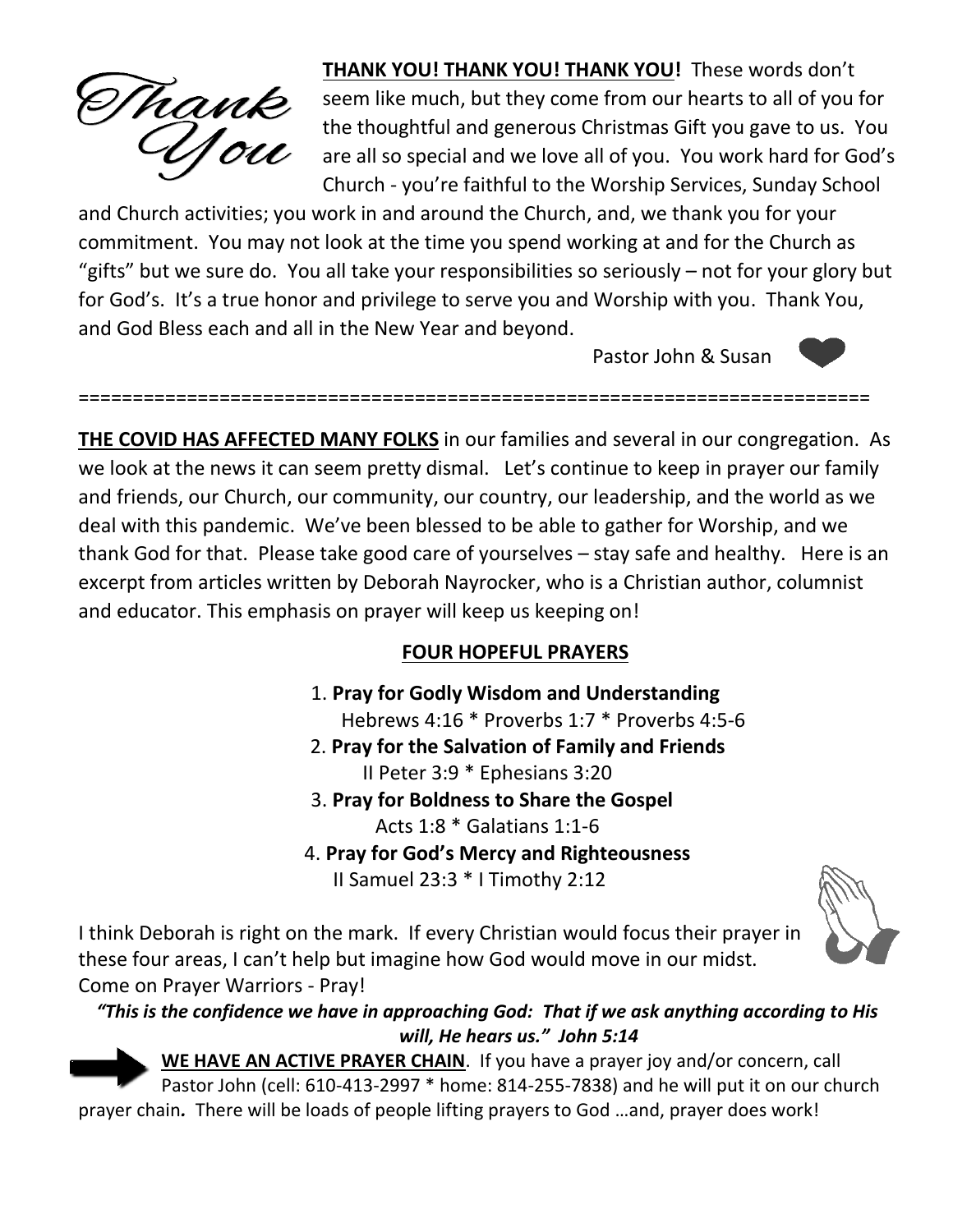## **CHRISTIAN EDUCATION NEWS … Sunday School classes begin at 9:30am**

A highlight of the Christmas Celebration was the play the Sunday School children performed during the Worship Service. Written and Directed by Darlene Rummel, the children recreated the Bible Lesson on the Birth of Jesus, and they did a great job. All who were in Church that Sunday were blessed by their performance. It took a lot of work and preparation, so a special thank you to Darlene, Billy, Darlene's helpers and the entire cast.

**THERE ARE TWO SUNDAY SCHOOL CLASSES FOR CHILDREN** – The pre-school class (led by Sheri Wedge and Susan Shaffer) meets in the Nursery. The elementary class (led by Stacey Knupp, Darlene Rummel, Lori Crawford, Breanna Deemer, and special helper Billy Crawford) meet in the room outside the Fellowship Hall.



**THE ADULT SUNDAY SCHOOL CLASS** led by Ed Wedge, meets in the Fellowship Room. Now through February, they're studying the Church of the Brethren curriculum entitled "Justice, Law and History." Make attending Sunday School and Worship a New Year's Resolution. You'll be blessed.

j

Hope to see you! **AND THERE'S MORE** - Join our adult mid-week Bible Study led by Pa[stor Joh](https://creativecommons.org/licenses/by-nc/3.0/)n. This adult group meets in the Fellowship Room from **6:30pm – 7:30pm**. So far, we've studied the Book of Revelation, James, Isaiah and we just started our study on the Book of Acts. It's a very informal group of adults who enjoy getting together to study and learn more about God's Word. (PS: Following our study, we have refreshments!) Please join us! Remember – we're all students!

# **HAPPY VALENTINE'S DAY FEBRUARY 14**

"A prayer for you on Valentine's Day that God will grant to you the happiness you so deserve today and always too. And may He keep you in His care through every future day, and fill your heart with blessings in His

tender loving way." *"A smile may help lift your load When filled with anxious care, But trusting God brings inner peace And joy beyond compare." Shared by: Delores (Sis) Ray*

## **LENT BEGINS SUNDAY WITH ASH WEDNESDAY - MARCH 2 \* FIRST SUNDAY OF LENT – MARCH 6**

"**IN THIS IS LOVE**, not that we loved God, but that He loved us and sent His Son to be the propitiation for our sins. And we have known and believed the love that God has for us. God is love, and he who abides in love abides in God, and God in him. We love Him because He first loved us." **I John 4:10, 16, 19**

**"For God so loved the world that He gave His one and only Son, that whosoever believes in Him should not perish but have eternal life." John 3:16**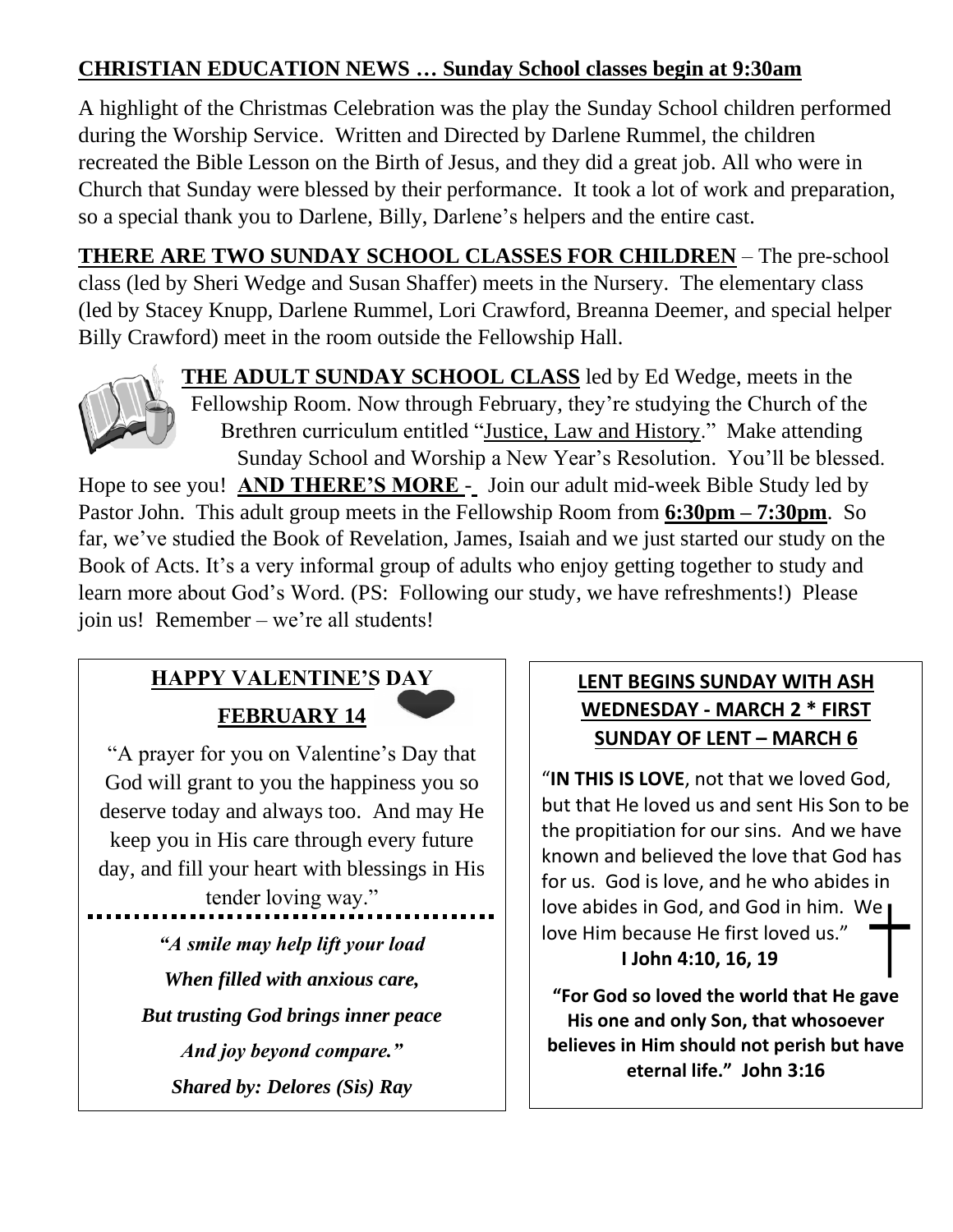### **\*\*\* CHURCH FAMILY NEWS \*\*\***

Have you taken notice of the Church sign at the front of the Church at the parking lot? Say a big thank you to Tracy & Michelle. The comments on the sign are so creative. Our Nursery Sunday School Class saw Michelle changing the sign a few weeks ago. The children loved knocking on the window in our classroom and waving hello!

## **CHECK OUT THE CHURCH SIGN:**

## **"Good or Bad, your past will live on as long as you choose to recall it." "Feel puzzled? Is God your missing peace?"**

**IT WAS A JOY** to have Matthew Rummel home from College for Christmas. Please keep Matthew in prayer … Did you read the note from Bobbie Lambert Grimes on the bulletin board in the Narthex? It was good to hear from her over the Holidays. Check it out!



**ROMAN SIMMONS WAS BAPTIZED DURING THE WORSHIP SERVICE ON SUNDAY, JANUARY 9.** Those who attended the worship service were blessed to be able to witness Roman's Baptism. The Baptismal pool was filled and what a joy it was to watch Roman affirm his vows, walk down the steps and be baptized – accepting Christ as his Lord and Savior. Many of his

family members were there to support him as was his Church family. What a beautiful service for all to witness. Please keep Roman, his faith walk, his family and the Church in prayer. PS: When asked by Pastor John why he wanted to be baptized, he answered: **"He wanted to draw nearer to Jesus and to be an example to others." Praise God!**

**"Therefore, if anyone is in Christ, he is a new creation; the old has passed away, behold the new has come." II Corinthians 5:17**

**LOOK WHO HAS A NEW ADDRESS**. Lori Derk recently moved in with her son Jim and his family. Please keep her and the family in prayer as they all adjust to this change. We miss seeing Lori in Church and at stitchers, but hope she'll be joining us for Worship and stitching soon. Her new address is 701 Holly Street, Derry, Pa. 15627.

**KEEP CASEY ZELENAK AND DOUG KWAK** in prayer as they will become Mr. & Mrs. on Saturday, March 19, at the Ligonier First Church of the Brethren. What a joy that day will be for them, their families and the Church family. Until then … and after … please keep this young, dear couple in your prayers – and keep the families in your prayers as well. What an exciting day for Doug and Casey.



**"And the Lord God said, 'It is not good that man should be alone; I will make him a helper comparable to him. Therefore, a man shall leave his father and mother and be joined to his wife, and they shall become one flesh." Genesis 2:18 & 24**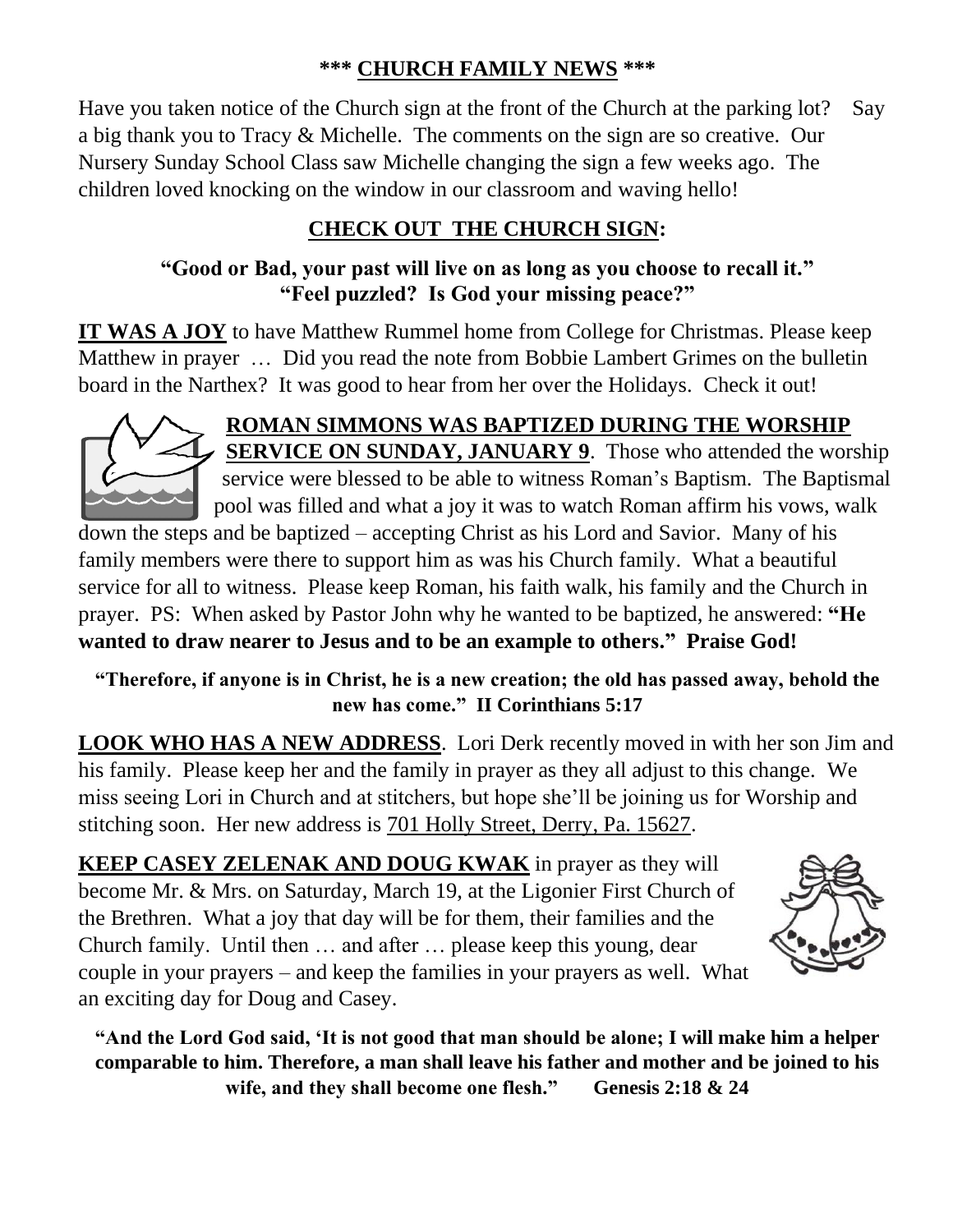# WITH SYMPATHY

**PRAYERS OF SYMPATHY FOR THE HARR FAMILY** … As virtually all are aware, on January 3, Fay Harr went home to be with the Lord, joining her husband Charles. Charles and Fay were an important part of our church family for many years. A Memorial

Service in celebration of their wonderful lives will be held on Saturday, June 11. For now mark that date on your calendar - more details will follow. We recently received this note from the family, together with a generous donation in memory of Charles and Fay: **"This donation is from Charles and Fay Harr's estate to honor their love of the Lord. They cherished the First Church of the Brethren family so much and asked that this be donated to further God's Word on their behalf."** Their love of the Lord lives on! Please continue to keep the Harr family in your prayers.



**PRAYERS OF SYMPATHY FOR THE KWAK FAMILY** as Frank went home suddenly to be with the Lord on Monday, January 17. Frank will be dearly missed. He loved his Church, his wife Becky and his children Douglas and fiancée Casey and Samantha and husband Jeremy. Frank served on the Church Board and was the chief cook for the Men's Breakfast. He enjoyed making the delicious meals for the men. He enjoyed Apple Butter Making Day and was very involved and helpful with that project. He set up a canopy in the back yard and watched the fire under the apple butter kettle. He was looking forward to making ham loaf at the Church with the men. His sudden death has affected so many – his family, Church family, and community. Please keep them all in prayer.

*"And God will wipe away every tear from their eyes; there shall be no more death, nor sorrow, nor crying; and there shall be no more pain, for the former things have passed away." Revelation 21:4*

#### *#############################*

**JUST A REMINDER:** Rita's Closet ministry continues to be open on Monday from 10am – 6pm to help those in need of clothing (adult and children) as well as some household items, books, and toys for children. Please keep this ministry in your prayers. The Stitchers continue to meet on Thursday at 9:00am in the Fellowship Room. Pastor John has office hours on Thursday as well from 9:00am – noon. Stop in to visit with the Pastor, then come to the Fellowship Room to visit with the stitchers! Make a morning of it! Both "visiting areas" have coffee, but the Stitchers have refreshments! Yummy!

**WE'RE SURE YOU KNOW BY NOW** … Anniversaries and Birthdays are listed in the Church Directory. Take a look at the listing and send someone a birthday card and/or anniversary card or a "thinking of you" card. We know the person receiving the card, with your thoughts written inside, will be blessed when they receive it – and you will be also!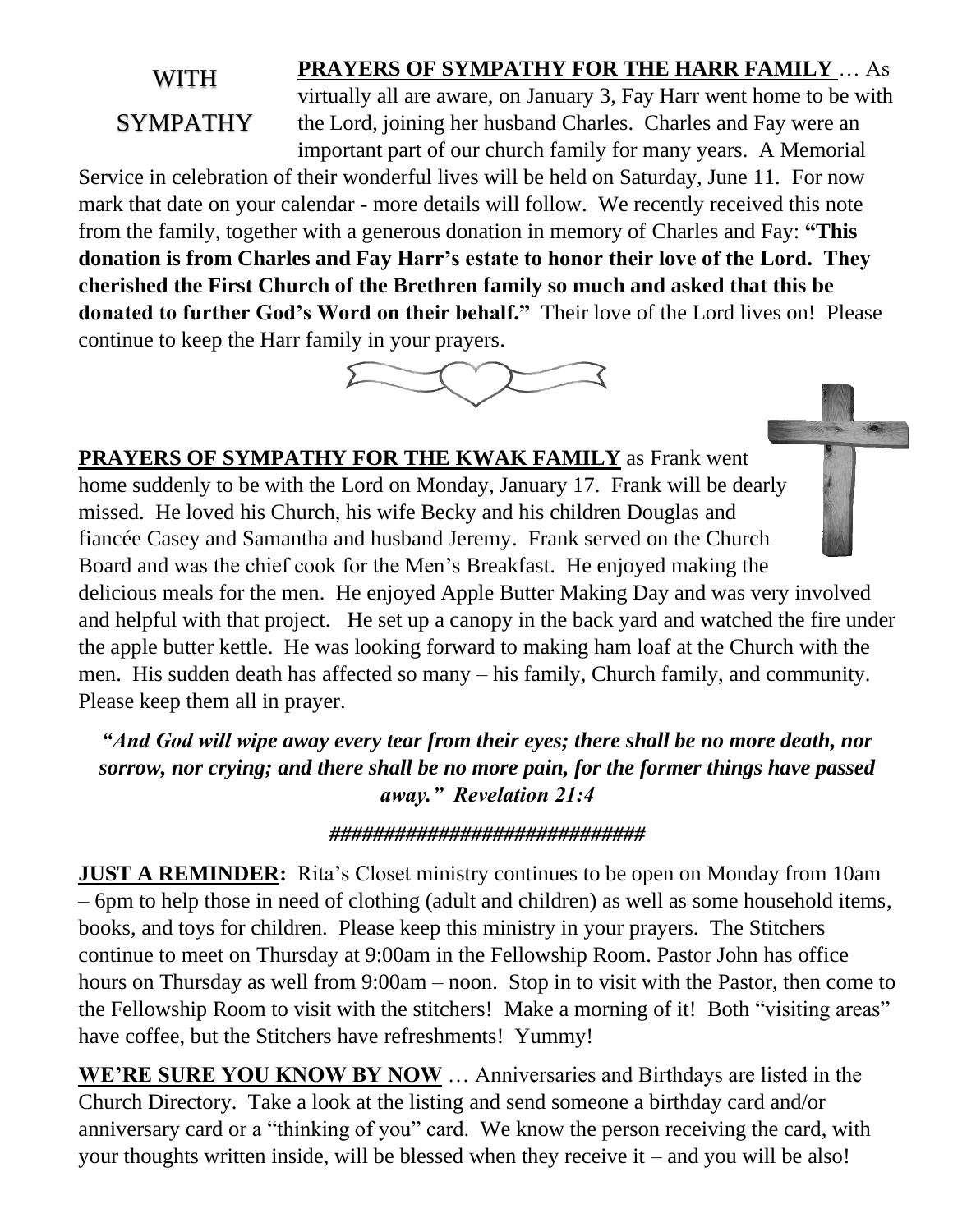**LOOK WHAT'S COOKING! HAM LOAF** The Men's Breakfast Group and Women's Fellowship are teaming up to make Ham Loaf. It is my understanding that a number of years ago, this very popular practice was discontinued … but live in the past no more! Through very questionable means (Shh!), the recipe has been obtained (thanks to Paul Shumaker). On **Saturday, March 12**, immediately following the Men's Breakfast, sleeves will be rolled up and this favorite main course will be prepared for your enjoyment when and where you choose. An order form will be available so we can gain an estimate of our supply needs. Men and Women: Meet at the church at about 10:00am (Men: If you're coming to the breakfast meet at the Church at 9:00am) and join in the fun (and work) and fellowship. Many hands make light work. The price? -- Very affordable!

**SOME EXCITING NEWS IN THE KNUPP FAMILY** – Paul and Stacey



just became Grandparents to little Chloe James Rhodes born to Ken and Amanda (Knupp) Rhodes on January 12. They've all been anxiously awaiting the arrival of this little one. Please keep Ken, Amanda, Chloe, Great Grandma Sherry, Grandma Stacey and Grandpa Paul, and the entire family in prayer. … **AND BLESSED NEWS IN THE BLACK FAMILY**

– Tracy and Michelle were blessed with a new Granddaughter, Eleanor Jean born on January 18 to Zach and Kami McVicker. Little Eleanor joins big sister Caroline and big brother Allister. And congratulations to Great Grandpa Tom Clark as well. May God Bless these lovely families.

**DID YOU EAT ALL OF YOUR DELICIOUS APPLE BUTTER AND WISH YOU HAD MORE?** Well, you're in luck! There are still jars of apple butter left in the Church kitchen ready to be purchased and taken home and enjoyed. (Half pints \$3.00 and Pints \$6,00!) See Becky Kwak if you have any questions. There is an envelope with the apple butter. Just drop your money in – or see Becky. Thank you.

**WOMEN'S FELLOWSHIP NEWS FROM CATHY MCMASTER …** We started the New Year with the virus following behind us. Please keep praying for it to stop so our world will become a some-what normal and healthy place to live. Our December Christmas Party was attended by 34 women, men and children. Games, a gift exchange, and wonderful food were enjoyed by all. "Thank You" to Stacey and Sherry for setting up for the gathering. The newly elected officers for 2022 are as follows: Vice President: Jo McWherter \* Secretary: Mary Boyd; Treasurer: Roseanne Ometz \* We Care: Mary Boyd & Colleen Zimmerman Be watching for a new platform and new ideas for the year. Pray for COVID to stay away and for God to guide these ladies to an inspiring year. - Cathy McMaster

**COLLEGE CORRESPONDENCE:** Dear Dad: \$chool i\$ great. I'm making lot\$ of friend\$ and \$tudying very hard. With all my \$tuff I \$imply can't think of anything I need. \$o if you'd like, you can ju\$t \$end me a card, a\$ I'd love to hear from you. Love, Your \$on **Reply**: I kNOw that astrotNOmy, ecoNOmics, and oceaNOraphy are eNOugh to keep even an hoNOr student busy. Do NOt forget that the pursuit of kNOwledge is a NOble task, and you can never study eNOugh. Dad. (Did Lee get a note like this from Matt???)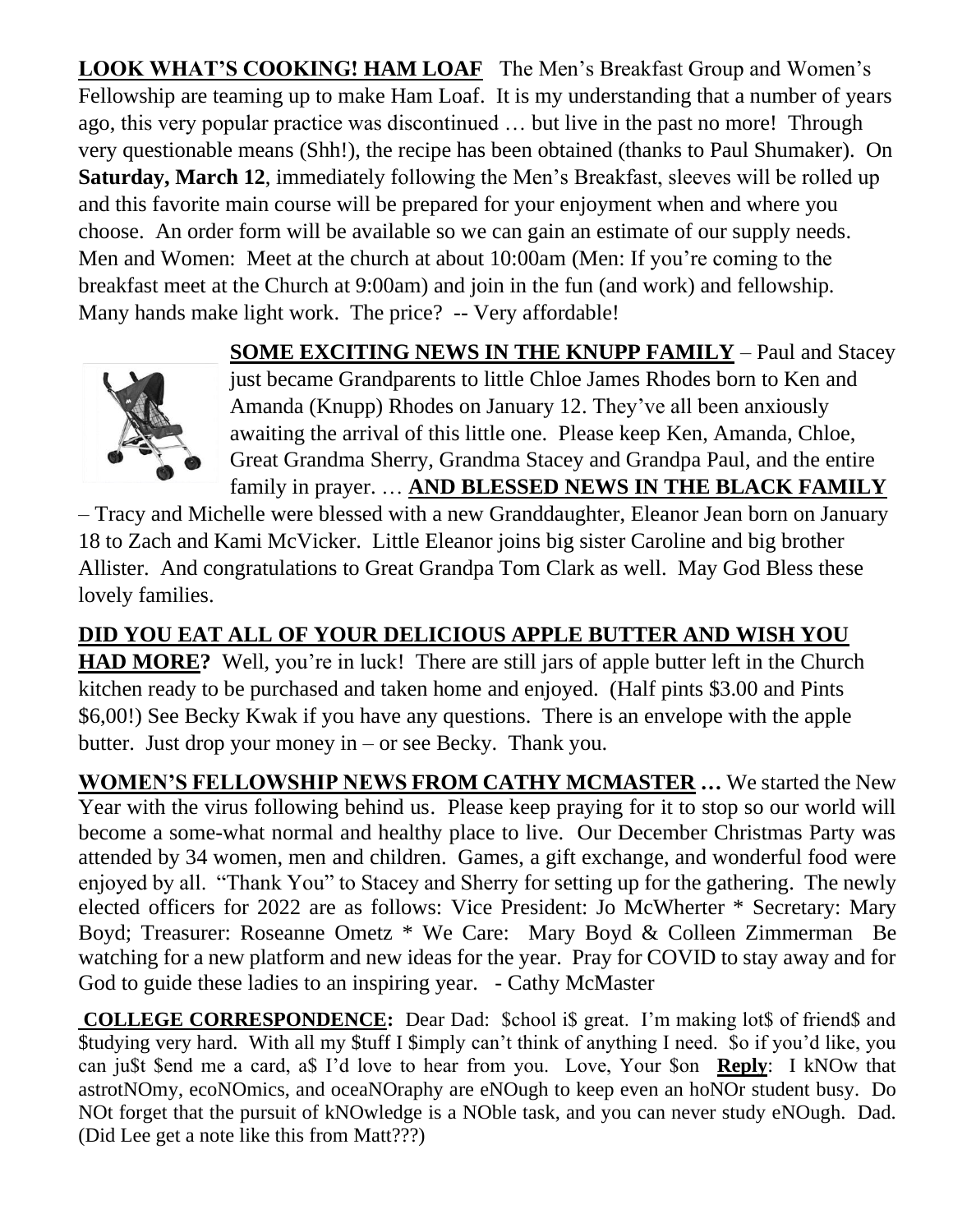## **AS YOU KNOW, WE COLLECT FOOD ITEMS FOR A LOCAL FOOD PANTRY.**

Colleen Zimmerman forwarded information to us that she thought would be helpful to those who make donations to the food collection at the church. These suggestions were put together by Linda Pattison of the Moxham Community Food Pantry. By volunteering at the food pantry, she's been able to put together a list of suggestions that could help those who receive the food donations and those who make donations of food for local food pantries.

- Everyone donates Kraft Mac and Cheese in the box. They can rarely use it because
- it needs milk and butter, which is not usually provided at the pantry.
- Although canned soups, veggies and fruits are awesome, if you don't have a can opener, or the container can't be opened without an opener, they sit on the shelf
- Everyone donates pasta and spaghetti noodles
- Boxed milk is a treat. Kids need it for cereal, which we get a lot of at the pantry
- Salt and pepper is always appreciated
- Tea bags and coffee makes us feel warm inside and shows you care
- Canned tuna and a box of crackers make a good lunch
- They get a lot of peanut butter and jelly but no ketchup or mustard
- Eggs and a loaf of bread are a treat
- Pancakes need syrup to be really good
- Hamburger helper isn't much good without the ground beef
- Everyone loves Stove Top Stuffing
- Cake mix and canned frosting is all you need for a child's birthday cake
- Sugar and flour are very rare but oh so appreciated
- Kids could use a snack sometimes



Thank You Colleen

**OUTREACH FOR JANUARY …** In January we celebrate Souper-bowl Sunday to benefit the local Food Pantry. Please bring your soup and Jack will see that it gets delivered to the distribution center in Ligonier. Thank you for your donations.

----------------------------------------------------------------------------------------------------------------



## **JUST A REMINDER: YOU MAY SEE A BOX OF USED (BUT STILL HAVE LIFE IN THEM) SHOES, BOOTS, SLIPPERS AND SANDALS.** The **EL HOGAR DE NINOS SHOE PROJECT is through funds2Orgs.com**. Cleaning out your closets? Bring those gently used items to the church (put a

rubber band around them) and place them in the box provided. If you have any questions about this special and important ministry, please see Elaine Boyd.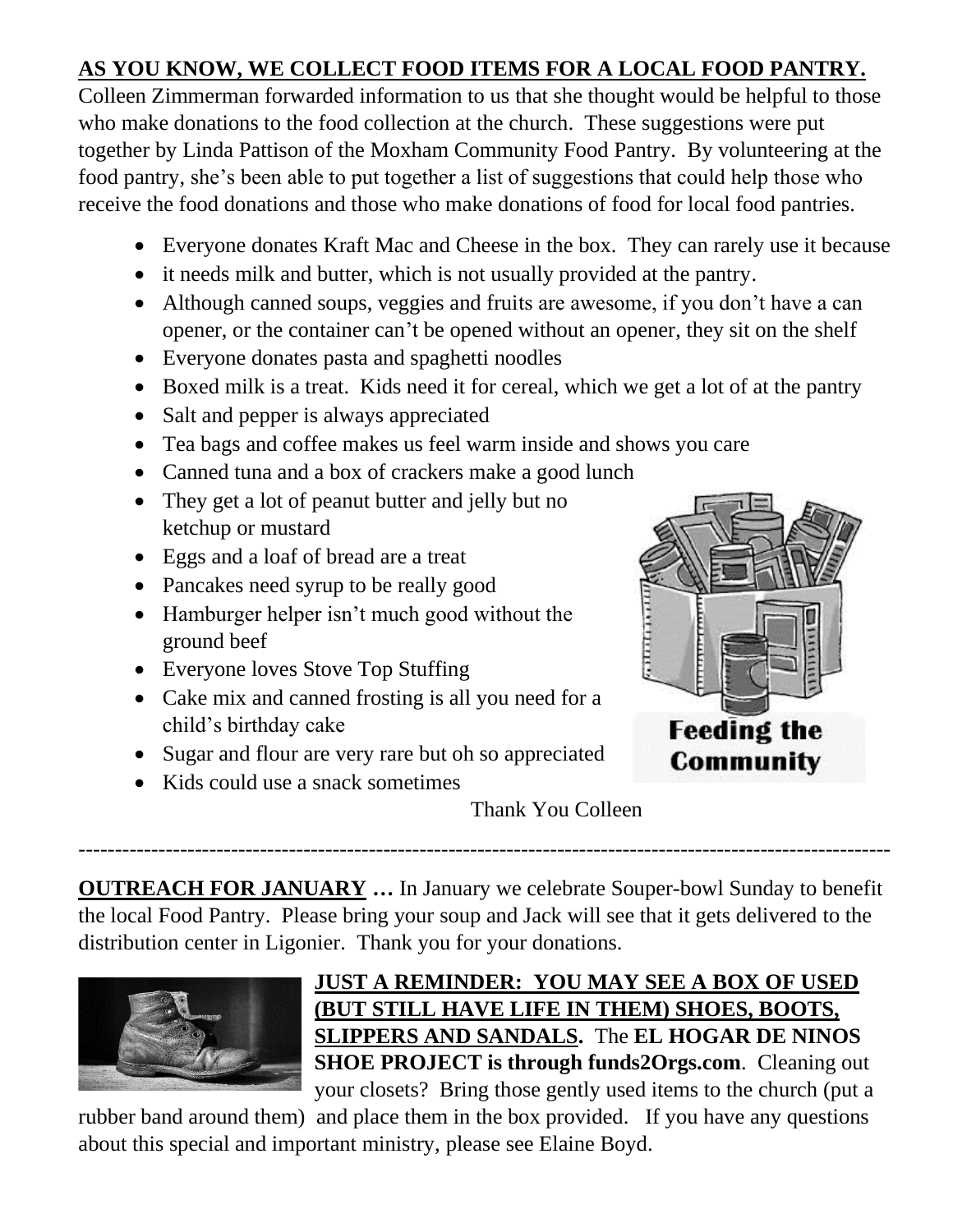#### **LENT BEGINS WITH ASH WEDNESDAY, MARCH 2 AND THE LENTEN FOOD OFFERING BEGINS. A SPECIAL THANK YOU TO THE WITNESS COMMISSION FOR SPONSORING THIS FOOD DRIVE AGAIN THIS YEAR.**

**ANY QUESTIONS, PLEASE SEE DEBBIE MCINCHOK.**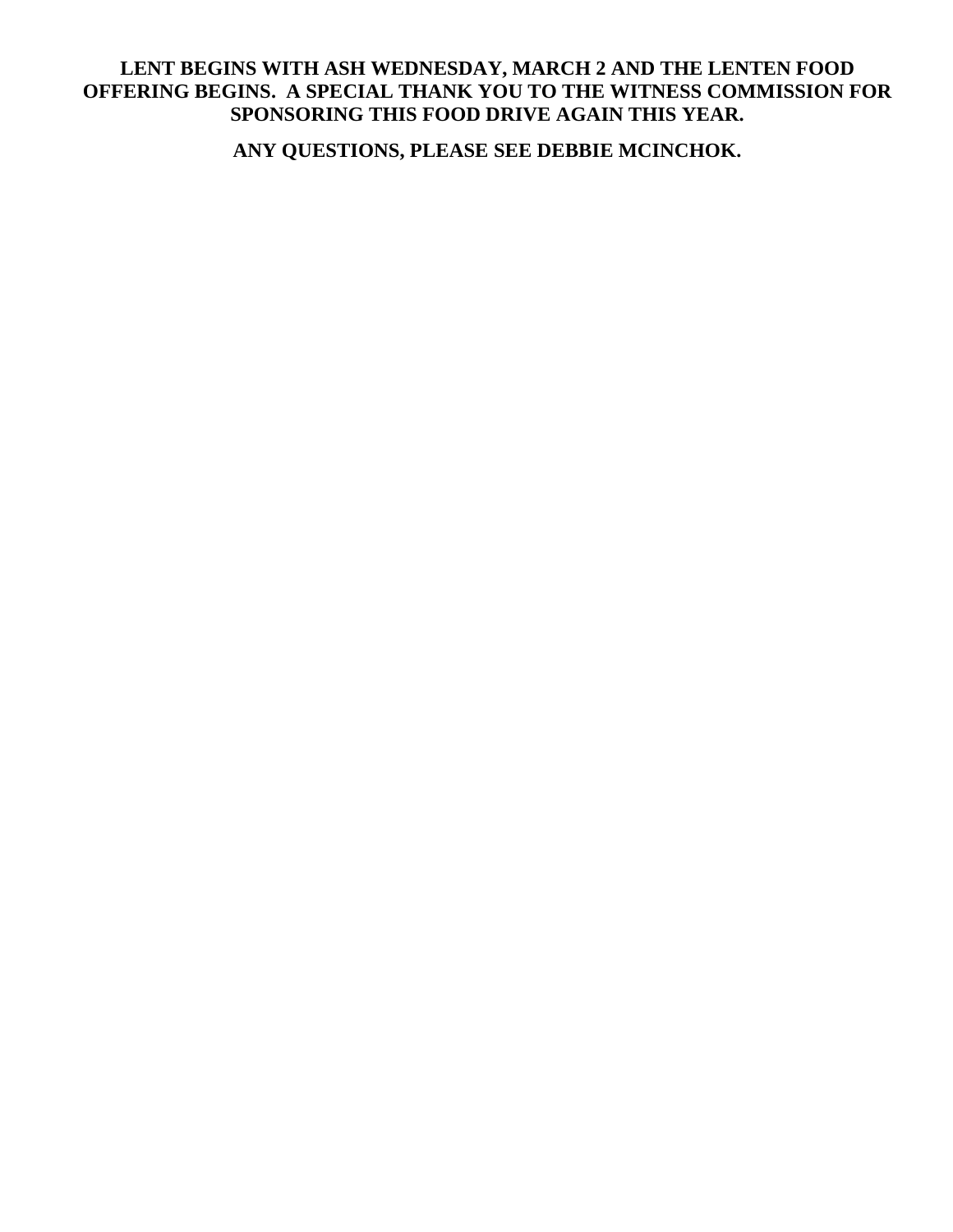**THE FIRST SUNDAY OF LENT IS MARCH 6**. Our Lenten Theme will be **"LOVE ON THE CROSS".** As we travel through the Season of Lent, our messages will focus on various Gospel Lessons. Please go on this journey with us.

## **JUST A REMINDER: DON'T FORGET! DAYLIGHT SAVINGS TIME**

**BEGINS ON MARCH 13.** You don't want to be late for Sunday School and Church do you? Don't forget to change your clocks one hour ahead on Saturday evening, March 12 before you go to bed so you get up in time for Sunday Services. Remember: **SPRIN[G](https://creativecommons.org/licenses/by-nc/3.0/)  FORWARD!!** 



#### **LOVE FEAST & COMMUNION – MAUNDY THURSDAY, APRIL 14***: "The evening meal was being served when Jesus got up from the meal, took off His outer garment, and wrapped a towel around His waist. After that, He poured water into a basin and began to wash His disciples' feet, drying them with the towel that was wrapped around*

*Him." John 13:17* The Deacons are extending the invitation for all to come to the Lord's [Table.](https://creativecommons.org/licenses/by-nc-sa/3.0/) W[on't yo](https://creativecommons.org/licenses/by-nc-sa/3.0/)u join us?

## **GOOD FRIDAY – APRIL 15**

# **EASTER SUNDAY APRIL 17 – HALLALUIAH! CHRIST IS RISEN!**

#### \*\*\*\*\*\*\*\*\*\*\*\*\*\*\*\*\*\*\*\*\*\*\*\*\*\*\*\*\*\*\*\*\*\*\*\*\*\*\*\*\*\*\*\*\*\*\*\*\*\*\*\*\*\*\*\*\*\*\*\*\*\*\*\*\*\*\*\*\*\*\*\*\*\*

**CROP WALK …** This program originated through Church World Service. The local Ligonier Association of Churches had included CROP Walk as part of their outreach in the Ligonier Valley. Rita Horrell has coordinated CROP Walk for the association for the last 21 years. Each year she contacts the local churches and provides them with the materials needed to advertise CROP Walk in their churches and to provide opportunity for people to participate in the walk and to turn in the money collected. St. James Lutheran Church in Ligonier has hosted the walk each year and provided refreshments following the walk for those who participated. The walk through Ligonier has varied through the years, but has always allowed walkers to shorten or lengthen the walk as desired.

The walk is always scheduled for the  $3<sup>rd</sup>$  Sunday in October and most years the walk has fallen during the period of time when Ligonier displays Halloween decorations around the diamond and on some of the side streets. Often walkers include checking out these displays as part of their walk. Over the 21 years of reporting by Rita Horrewll, \$104,730.39 has been collected with the average being \$4,987.16. In 2021, ten churches provided 30 walkers and collected \$5,546.00. One fourth of each year's collection stays in the local community to support the local Food Pantry and the Salvation Army Program.

I believe our Church has provided walkers and supported this outreach program since its beginning in the Ligonier Valley, and we have also supported Church World Service in its programming. A special thank you to all who have participated in any way through these many years of outreach. The set of the From: Elaine Boyd